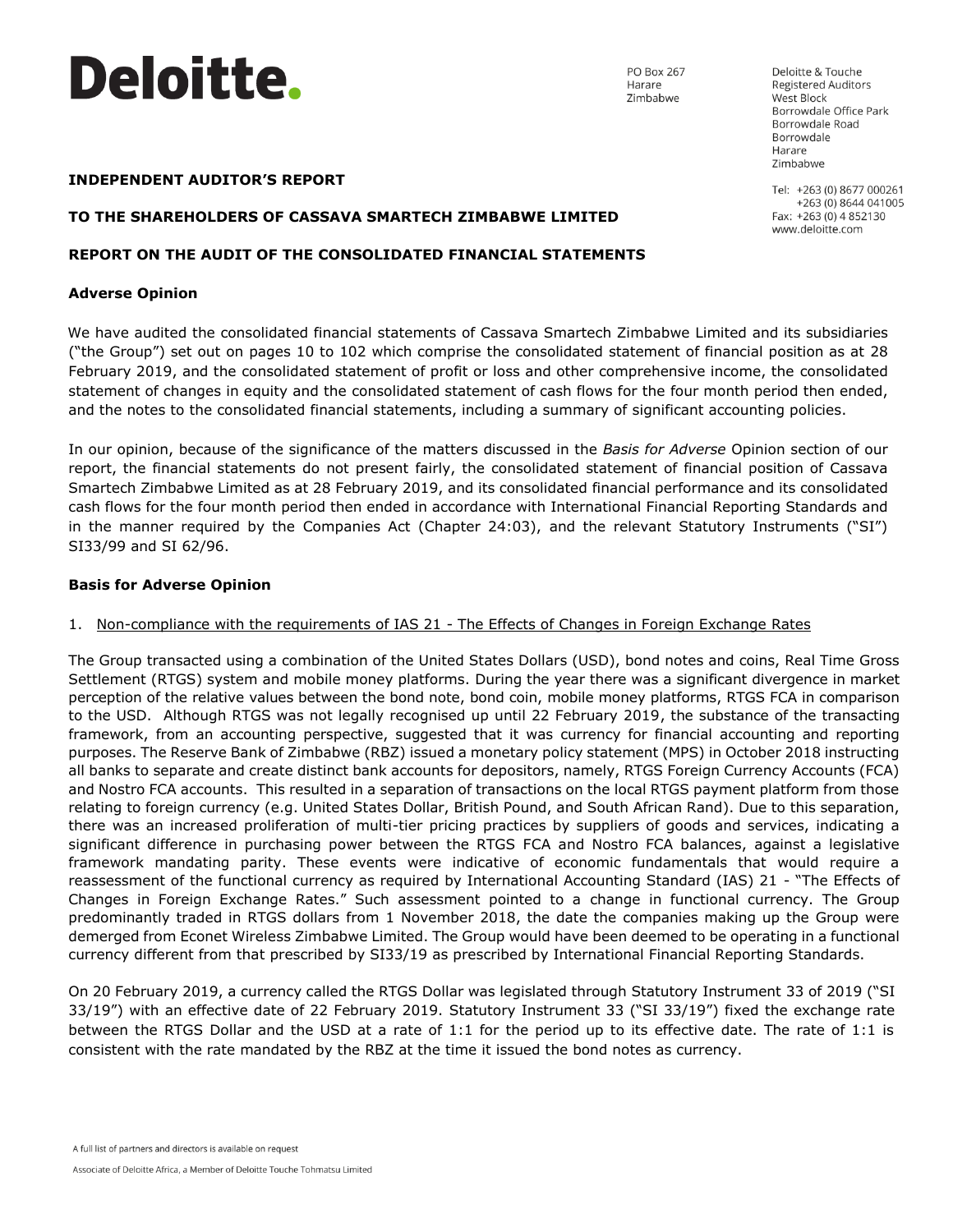# **REPORT ON THE AUDIT OF THE CONSOLIDATED FINANCIAL STATEMENTS (CONTINUED)**

### **Basis for Adverse Opinion (continued)**

### 1. Non-compliance with the requirements of IAS 21 - The Effects of Changes in Foreign Exchange Rates (continued)

The Directors used 28 February 2019 as the date of change in functional currency .Because the Group transacted using a combination of the United States Dollars (USD), bond notes and coins, Real Time Gross Settlement (RTGS) system and mobile money platforms during the period from 1 November 2018 to 28 February 2019, the decision to change the functional currency on 28 February 2019 in line with SI 33/19 results in material misstatement to the financial performance and cash flows of the Group as transactions denominated in USD were not appropriately translated. Had the Group applied the requirements of IAS 21, many of the elements of the consolidated statement of profit or loss and other comprehensive income and consolidated statement of cash flows would have been materially impacted and therefore the departure from the requirements of IAS 21 is considered to be pervasive.

### 2. Valuation of Property and Equipment

Cassava Smartech Zimbabwe Limited was demerged from Econet Wireless Zimbabwe Limited. The former Econet Wireless Zimbabwe Limited Group which included Cassava Smartech Zimbabwe Limited group of companies changed its policy on Property, Plant and Equipment from a cost model to a revaluation model. This change in policy was effective 1 September 2018. As disclosed in note 11 of the financial statements, the Property and Equipment values have been based on what the Econet Directors believed was the best estimate of the value of the assets in use as at 1 September 2018 without the use of independent experts. The valuation was done by the Econet Directors taking into account the value of RTGS that would have been paid out as at 1 September 2018 using their understanding of the market and purchasing parity that existed at that point between the different modes of payment. The values determined by the Econet Directors have been adopted by the Cassava Directors in the Group's opening balances without amendment. We were unable to assess whether the approaches they used are consistent with IFRS and industry norms for similar assets in a similar environment. Consequently we were unable to determine the reasonability of assumptions applied in determining the valuation of Property and Equipment given the specific nature of the Group's assets in the prevailing environment.

### **Emphasis of matter- Subsequent events**

Without further qualifying our opinion, we draw attention to note 36 of the financial statements which indicates significant movements in exchange rates that occurred post year-end and the consequent impact on the Group's operations.

### **Key Audit Matters**

Key audit matters are those matters that, in our professional judgement, were of most significance in our audit of the consolidated financial statements of the current period. These matters were addressed in the context of our audit of the consolidated financial statements as a whole and in forming our opinion thereon, and we do not provide a separate opinion on these matters. In addition to the matters described in the *Basis for Adverse Opinion* section of our report and the *Emphasis of matter – Subsequent events* section, we have determined the matters described below to be the key audit matters.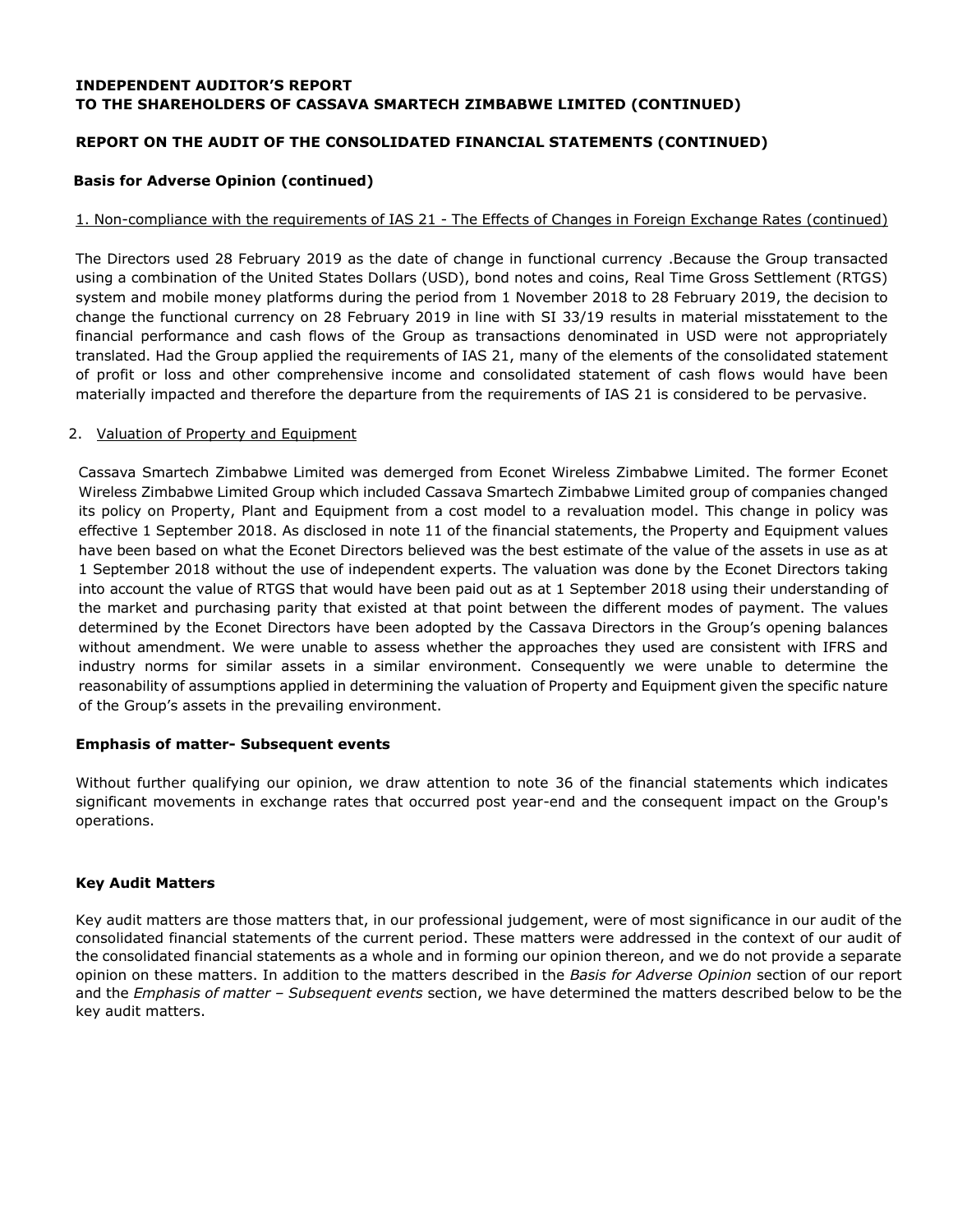## **REPORT ON THE AUDIT OF THE CONSOLIDATED FINANCIAL STATEMENTS (CONTINUED)**

## **Key Audit Matters (continued)**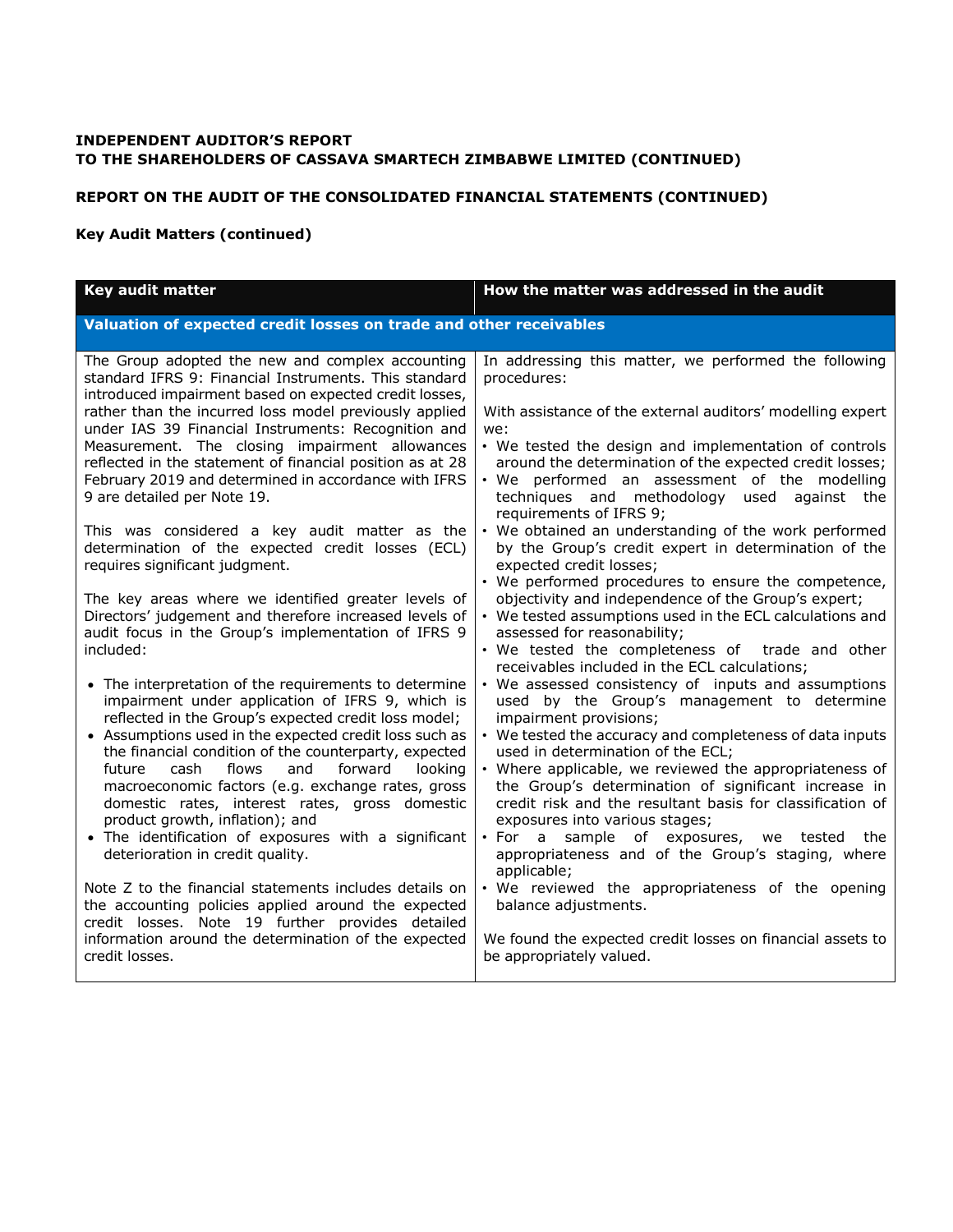# **REPORT ON THE AUDIT OF THE CONSOLIDATED FINANCIAL STATEMENTS (CONTINUED)**

# **Key Audit Matters (continued)**

| Key audit matter                                                                                                                                                                                                                                                                                                                                                                                                                                                                                                                                                                                                                                                                                                                                                                                                                                                                                                                                                                                                                                                                                                                                                                                                                                                                                                                                                                     | How the matter was addressed in the audit                                                                                                                                                                                                                                                                                                                                                                                                                                                                                                                                                                                                                                                                                                                                                                                                                                                                                                                                                                                                                                                                                                                                                                                                                                                                                                                                                                                                                                                                                                                                                                                                                                                                                                                                              |
|--------------------------------------------------------------------------------------------------------------------------------------------------------------------------------------------------------------------------------------------------------------------------------------------------------------------------------------------------------------------------------------------------------------------------------------------------------------------------------------------------------------------------------------------------------------------------------------------------------------------------------------------------------------------------------------------------------------------------------------------------------------------------------------------------------------------------------------------------------------------------------------------------------------------------------------------------------------------------------------------------------------------------------------------------------------------------------------------------------------------------------------------------------------------------------------------------------------------------------------------------------------------------------------------------------------------------------------------------------------------------------------|----------------------------------------------------------------------------------------------------------------------------------------------------------------------------------------------------------------------------------------------------------------------------------------------------------------------------------------------------------------------------------------------------------------------------------------------------------------------------------------------------------------------------------------------------------------------------------------------------------------------------------------------------------------------------------------------------------------------------------------------------------------------------------------------------------------------------------------------------------------------------------------------------------------------------------------------------------------------------------------------------------------------------------------------------------------------------------------------------------------------------------------------------------------------------------------------------------------------------------------------------------------------------------------------------------------------------------------------------------------------------------------------------------------------------------------------------------------------------------------------------------------------------------------------------------------------------------------------------------------------------------------------------------------------------------------------------------------------------------------------------------------------------------------|
| <b>Revenue recognition</b>                                                                                                                                                                                                                                                                                                                                                                                                                                                                                                                                                                                                                                                                                                                                                                                                                                                                                                                                                                                                                                                                                                                                                                                                                                                                                                                                                           |                                                                                                                                                                                                                                                                                                                                                                                                                                                                                                                                                                                                                                                                                                                                                                                                                                                                                                                                                                                                                                                                                                                                                                                                                                                                                                                                                                                                                                                                                                                                                                                                                                                                                                                                                                                        |
| The entity's revenue streams are characterised by high<br>volumes of transactional data.<br><b>The</b><br>revenue<br>computation process is highly automated, complex in<br>nature and dynamic thus requiring numerous<br>information technology related checks and balances.<br>Due to the varying terms and conditions, the revenue<br>recognition is complex as a result of the following:<br>> The recognition criteria for revenue;<br>> Accounting treatment for agency relationships,<br>treatment of discounts, incentives and commissions;<br>and<br>> The potential impact of seemingly small errors is<br>significant due to the possibility of automated<br>replication through the large volumes of transactions.<br>In the current period, the entity has adopted the new<br>standard for Revenue from Contracts with Customers<br>(IFRS 15). There is a risk that the entity had not<br>appropriately implemented the Standard, including<br>determination of the impact on the financial statements.<br>Note L to the financial statements includes details on<br>the accounting policies applied around revenue. Note 2<br>further provides detailed information around the<br>different classes of revenue.<br>As a result of the timing of revenue recognition and the<br>volume of transactional data involved, this was<br>considered to be a key audit matter. | In addressing this matter, we performed the following<br>procedures:<br>We performed walkthroughs of the revenue<br>$\bullet$<br>processes and evaluated the design<br>and<br>implementation of controls in this area;<br>We reviewed agency contracts and the related<br>treatments;<br>We tested the process of updating and application<br>of new tariff plans and the controls in the billing<br>process;<br>We analysed and verified transactional data on a<br>monthly basis;<br>We engaged Internal Data Analytics specialists to<br>independently re-compute the revenue using<br>data analytical methods;<br>We performed sensitivity analysis in relation to<br>the key assumptions in order to assess the<br>potential for management bias;<br>We made use of internal IT specialists to test key<br>controls over the loan administration systems and<br>the manner in which data is extracted from these<br>systems into the models used to determine<br>revenue recognition;<br>We performed detailed substantive testing of<br>journal entries processed around revenue to<br>ensure these were appropriately authorised,<br>complete and accurate;<br>We confirmed that the related interest enhancing<br>mechanisms, such as loan arrangement fees and<br>establishment<br>appropriately<br>fees,<br>were<br>recognised over the tenure of the facility from<br>which they arose using the effective interest;<br>We reviewed management's assessment of the<br>impact of the new standards to the various entity<br>companies and assessed for compliance;<br>We inspected a sample of underlying data for<br>completeness and accuracy; and<br>For a sample of contracts, we reviewed the<br>contract terms and assessed against the 5 step<br>approach of IFRS 15. |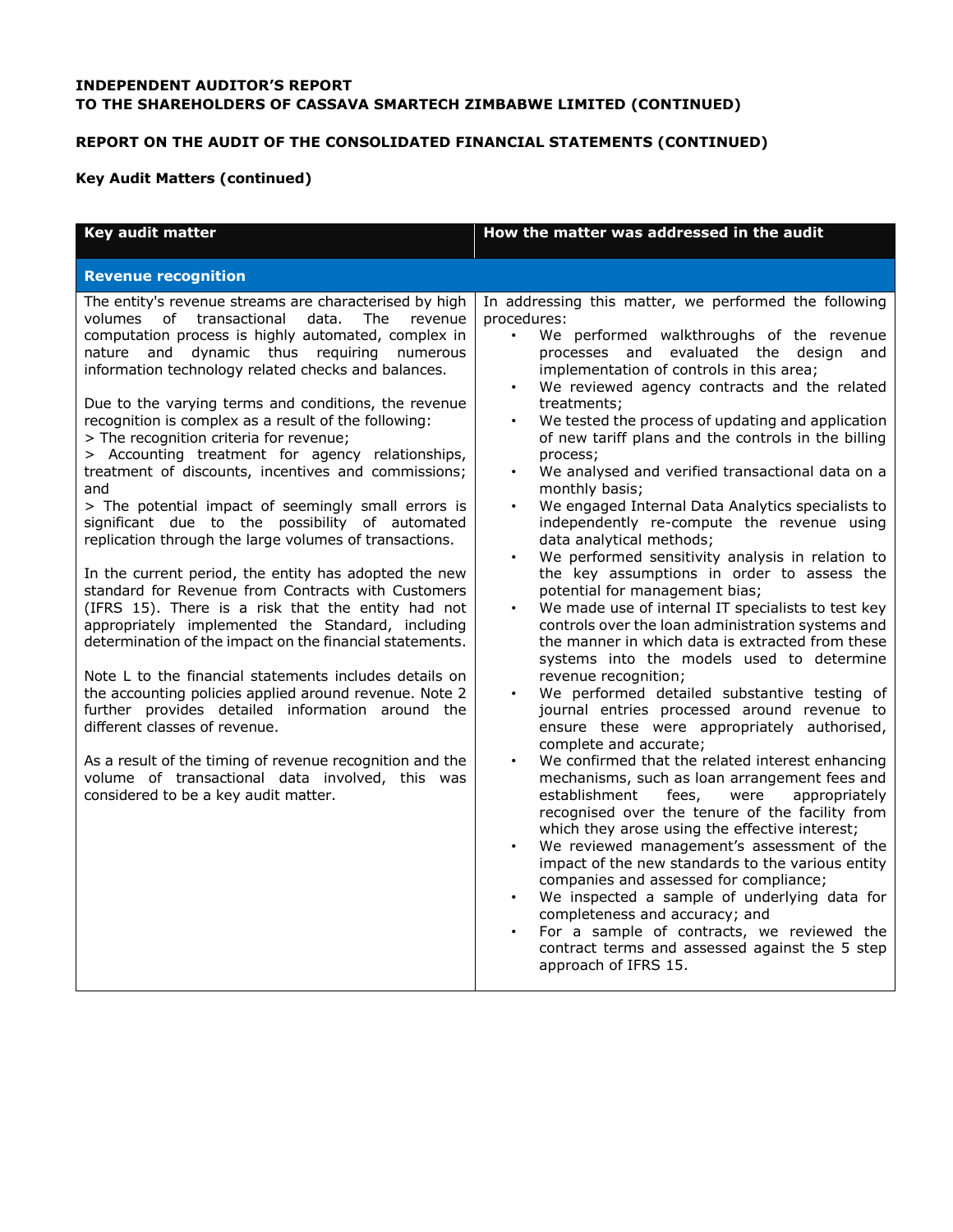## **REPORT ON THE AUDIT OF THE CONSOLIDATED FINANCIAL STATEMENTS (CONTINUED)**

### **Other Information**

The Directors are responsible for the other information. The other information comprises the Chairman's statement, Corporate Governance, and Director's Responsibility for Financial Reporting, which we obtained prior to the date of this auditor's report and the Annual Report which is expected to be made available to us after the date. The other information does not include the consolidated financial statements and our auditor's report thereon.

Our opinion on the consolidated financial statements does not cover the other information and we do not express an audit opinion or any form of assurance conclusion thereon.

In connection with our audit of the consolidated financial statements, our responsibility is to read the other information and, in doing so, consider whether the other information is materially inconsistent with the consolidated financial statements or our knowledge obtained in the audit, or otherwise appears to be materially misstated.

If, based on the work we have performed on the other information that we obtained prior to the date of this auditor's report, we conclude that there is a material misstatement of this other information, we are required to report that fact. As described in the Basis for Adverse Opinion section above, the Group changed their functional currency to the RTGS\$ effective 28 February 2019. The date of change in functional currency that complies with IFRS is 1 October 2018 but is inconsistent with S1 33/19. The Directors have chosen to comply with the legislation. Consequently the measurement of the USD transactions between 1 November 2018 and 28 February 2019 does not comply with the requirements of IAS 21, as these transactions have not been appropriately translated in accordance with the Standard. We have determined that the other information is misstated for that reason.

When we read the other information obtained after the date of the auditor's report, if we conclude that there is a material misstatement therein, we are required to communicate the matter to those charged with governance.

#### **Responsibilities of the Directors for the Financial Statements**

The Directors are responsible for the preparation and fair presentation of the consolidated financial statements in accordance with International Financial Reporting Standards (IFRSs), the Companies Act (Chapter 24:03), the relevant statutory instruments (SI 33/99, SI 33/19 and SI 62/96), and for such internal control as the Directors determine is necessary to enable the preparation of consolidated financial statements that are free from material misstatement, whether due to fraud or error.

In preparing the consolidated financial statements, the Directors are responsible for assessing the Group's ability to continue as a going concern, disclosing, as applicable, matters related to going concern and using the going concern basis of accounting unless the Directors either intend to liquidate the Group or to cease operations, or have no realistic alternative but to do so.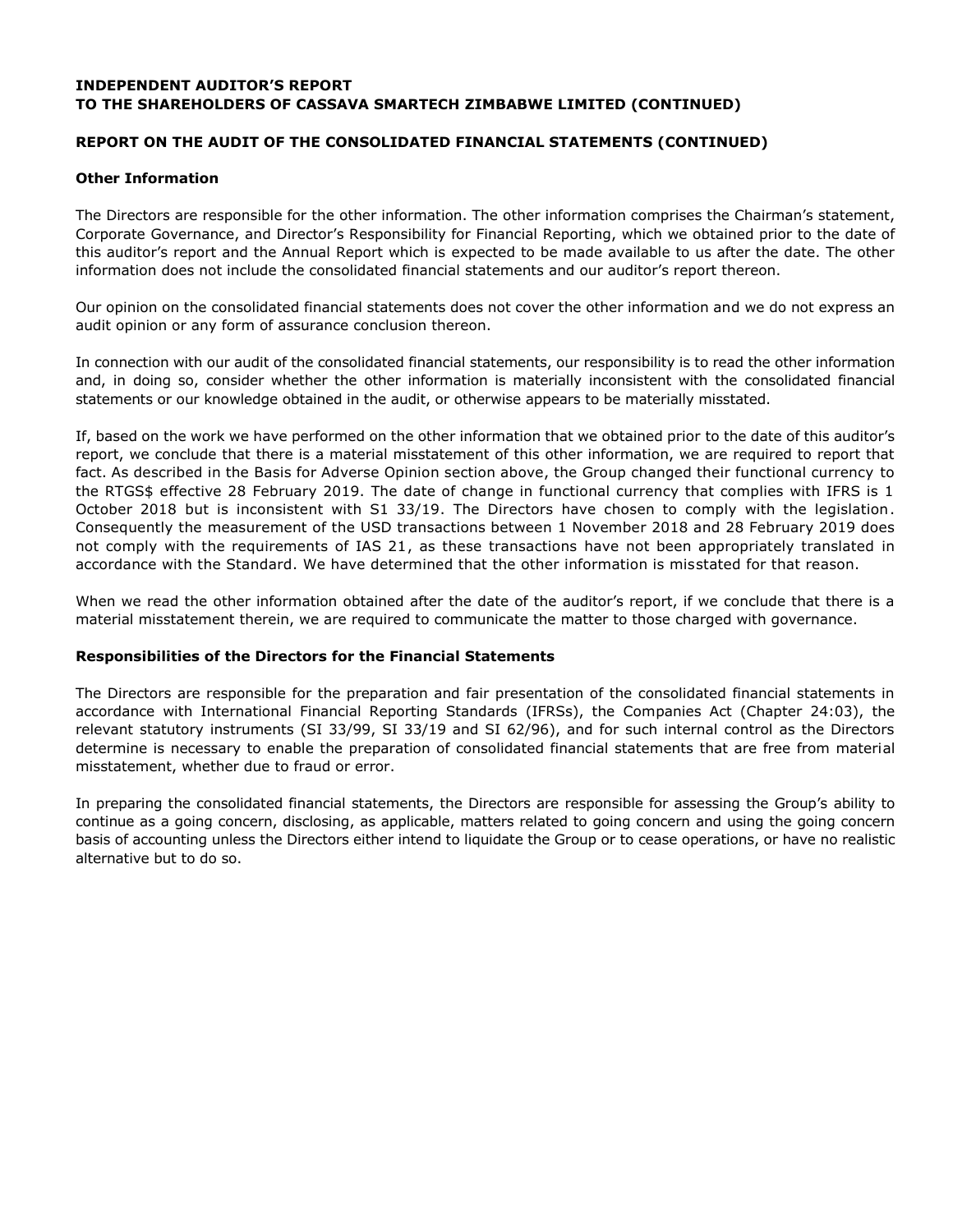## **REPORT ON THE AUDIT OF THE CONSOLIDATED FINANCIAL STATEMENTS (CONTINUED)**

### **Auditor's Responsibilities for the Audit of the Financial Statements**

Our objectives are to obtain reasonable assurance about whether the financial statements as a whole are free from material misstatement, whether due to fraud or error, and to issue an auditor's report that includes our opinion. Reasonable assurance is a high level of assurance, but is not a guarantee that an audit conducted in accordance with ISAs will always detect a material misstatement when it exists. Misstatements can arise from fraud or error and are considered material if, individually or in the aggregate, they could reasonably be expected to influence the economic decisions of users taken on the basis of these financial statements.

As part of an audit in accordance with ISAs, we exercise professional judgement and maintain professional skepticism throughout the audit. We also:

- Identify and assess the risks of material misstatement of the consolidated financial statements, whether due to fraud or error, design and perform audit procedures responsive to those risks, and obtain audit evidence that is sufficient and appropriate to provide a basis for our opinion. The risk of not detecting a material misstatement resulting from fraud is higher than for one resulting from error, as fraud may involve collusion, forgery, intentional omissions, misrepresentations, or the override of internal control.
- Obtain an understanding of internal control relevant to the audit in order to design audit procedures that are appropriate in the circumstances, but not for the purpose of expressing an opinion on the effectiveness of the Group's internal control.
- Evaluate the appropriateness of accounting policies used and the reasonableness of accounting estimates and related disclosures made by the Directors.
- Conclude on the appropriateness of the Directors' use of the going concern basis of accounting and based on the audit evidence obtained, whether a material uncertainty exists related to events or conditions that may cast significant doubt on the Group's ability to continue as a going concern. If we conclude that a material uncertainty exists, we are required to draw attention in our auditor's report to the related disclosures in the financial statements or, if such disclosures are inadequate, to modify our opinion. Our conclusions are based on the audit evidence obtained up to the date of our auditor's report. However, future events or conditions may cause the Group to cease to continue as a going concern.
- Evaluate the overall presentation, structure and content of the consolidated financial statements, including the disclosures, and whether the consolidated financial statements represent the underlying transactions and events in a manner that achieves fair presentation.
- Obtain sufficient appropriate audit evidence regarding the financial information of the entities or business activities within the Group to express an opinion on the consolidated financial statements. We are responsible for the direction, supervision and performance of the Group audit. We remain solely responsible for our audit opinion.

We communicate with the Directors regarding, among other matters, the planned scope and timing of the audit and significant audit findings, including any significant deficiencies in internal control that we identify during our audit.

We also provide the Directors with a statement that we have complied with relevant ethical requirements regarding independence, and to communicate with them all relationships and other matters that may reasonably be thought to bear on our independence, and where applicable, related safeguards.

From the matters communicated with the Directors, we determine those matters that were of most significance in the audit of the financial statements of the current period and are therefore the key audit matters. We describe these matters in our auditor's report unless law or regulation precludes public disclosure about the matter or when, in extremely rare circumstances, we determine that a matter should not be communicated in our report because the adverse consequences of doing so would reasonably be expected to outweigh the public interest benefits of such communication.